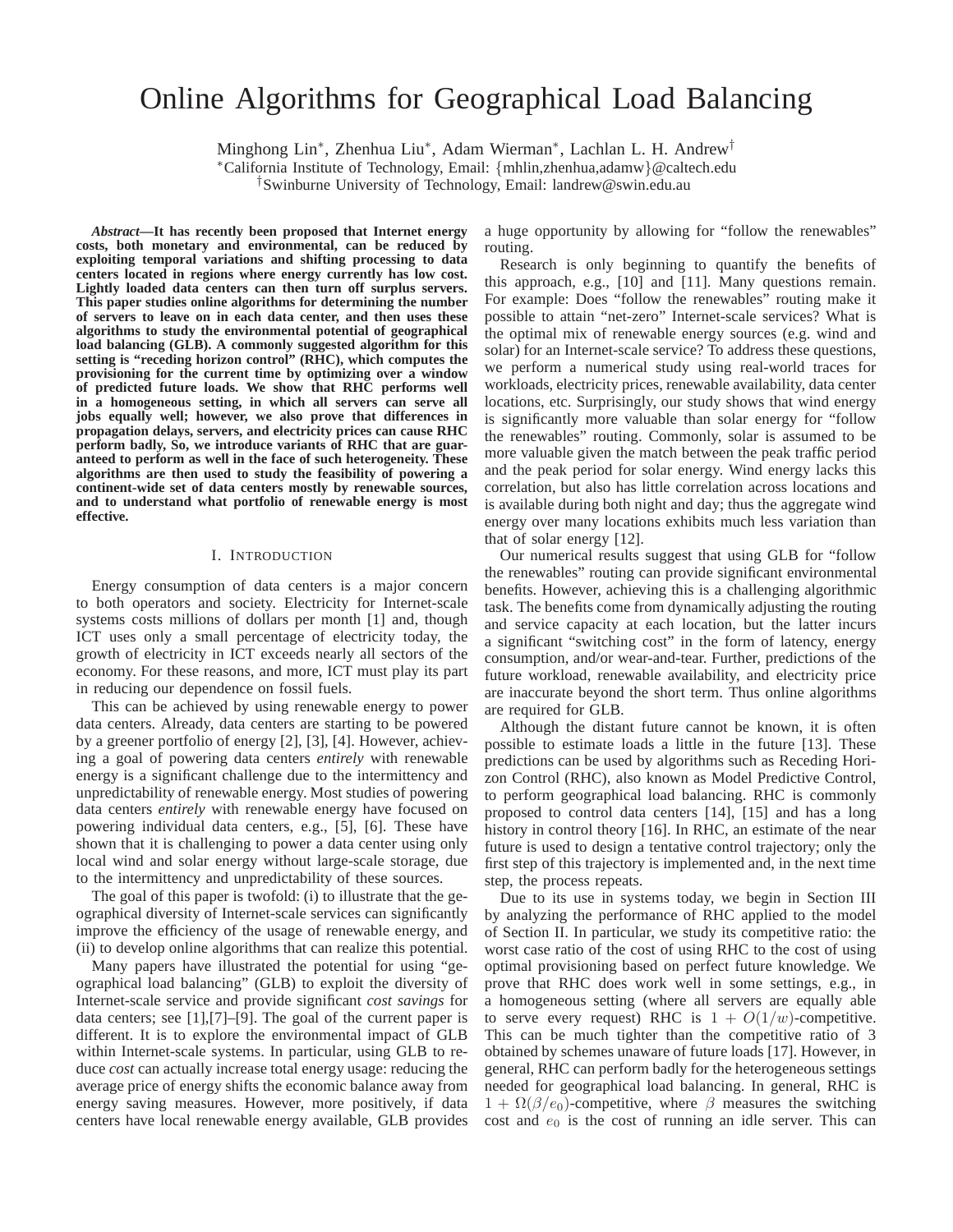be large and, surprisingly, does not depend on  $w$ . That is, the worst case bound on RHC does not improve as the prediction window grows.

Motivated by the weakness of RHC in the general context of geographical load balancing, we design a new algorithm in Section III called Averaging Fixed Horizon Control (AFHC). AFHC works by taking the average of  $w + 1$  Fixed Horizon Control (FHC) algorithms. Alone, each FHC algorithm seems much worse than RHC, but by combining them AFHC achieves a competitive ratio of  $1 + O(1/w)$ , superior to that of RHC. We evaluate these algorithms in Section IV under real data center workloads, and show that the improvement in worst-case performance comes at no cost to the average-case performance.

Note that the analysis of RHC and AFHC applies to a very general model. It allows heterogeneity among both the jobs and the servers, whereas systems studied analytically typically have homogeneous servers [17]–[19] or disjoint collections thereof [20].

## II. MODEL

Our focus is on understanding how to dynamically provision the (active) service capacity in geographically diverse data centers serving requests from different regions so as to minimize the "cost" of the system, which may include both energy and quality of service. In this section, we introduce a simple but general model for this setting. Note that the model generalizes most recent analytic studies of both dynamic resizing within a local data center and geographical load balancing among geographically distributed data centers, e.g., including [10],[21],[17],[1].

# *A. The workload*

We consider a discrete-time model whose timeslot matches the timescale at which routing decisions and capacity provisioning decisions can be updated. There is a (possibly long) interval of interest  $t \in \{1, \ldots, T\}$ . There are J geographically concentrated sources of requests, and the mean arrival rate at time t is denoted by  $\lambda_t = (\lambda_{t,j})_{j \in \{1,\dots,J\}}$ , where  $\lambda_{t,j}$  is the mean request rate from source j at time t. We set  $\lambda_t = 0$ for  $t < 1$  and  $t > T$ . In a real system, T could be a year, a timeslot could be 10 minutes.

## *B. The Internet-scale system*

We model an Internet-scale system as a collection of  $S$ geographically diverse data centers, where data center  $s \in S$ is modeled as a collection of  $M_s$  homogeneous servers.<sup>1</sup> We seek the values of two key GLB parameters:

- (i)  $\lambda_{t,j,s}$ , the amount of traffic routed from source j to data center s at time t, such that  $\sum_{s=1}^{S} \lambda_{t,j,s} = \lambda_{t,j}$ .
- (ii)  $x_t = (x_{t,s})_{s \in \{1,...,S\}}$ , where  $x_{t,s} \in \{0,...,M_s\}$  is the number of active servers at data center s at time t.

The objective is to choose  $\lambda_{t,j,s}$  and  $x_t$  to minimize the "cost" of the system, which can be decomposed into two components:

(i) The *operating cost* incurred by using active servers. It includes both the delay cost (revenue loss) which depends on the dispatching rule through network delays and the

<sup>1</sup>Note that a heterogeneous data center can simply be viewed as multiple data centers, each having homogeneous servers.

load at each data center, and also the energy cost of the active servers at each data center with particular load.

(ii) The *switching cost* incurred by toggling servers into and out of a power-saving mode between timeslots (including the delay, migration, and wear-and-tear costs).

We describe each of these in detail below.

*1) Operating cost:* The operating cost is the sum of the delay cost and the energy cost. Each is described below.

*Delay cost:* The delay cost captures the lost revenue incurred because of the delay experienced by the requests. To model this, we define  $r_t(d)$  as the lost revenue associated with a job experiencing delay  $d$  at time  $t$ , which is an increasing and convex function. The delay has two components: the network delay experienced while the request is outside of the data center and the queueing delay experienced while the request is at the data center.

We model the *network delays* by a fixed delay  $\delta_{t,j,s}$  experienced by a request from source  $j$  to data center s during timeslot  $t$ . We make no requirements on the structure of the  $\delta_{t,j,s}$ . We assume that these delays are known within the prediction window  $w$ .

To model the *queueing delay*, we let  $q_s(x_{t,s}, \sum_j \lambda_{t,j,s})$ denote the queueing delay at data center  $s$  given  $x_{t,s}$  active servers and an arrival rate of  $\sum_j \lambda_{t,j,s}$ . Further, for stability, we must have that  $\sum_j \lambda_{t,j,s} \leq x_{t,s} \mu_s$ , where  $\mu_s$  is the service rate of a server at data center s. Thus, we define  $q_s(x_{t,s}, \sum_j \lambda_{t,j,s}) = \infty$  for  $\sum_j \lambda_{t,j,s} \geq x_{t,s} \mu_s$ .

Combining the above gives the following model for the total delay cost  $\mathcal{D}_{t,s}$  at data center s during timeslot t:

$$
\mathcal{D}_{t,s} = \sum_{j=1}^{J} \lambda_{t,j,s} r_t \left( q_s \left( x_{t,s}, \sum_{j'} \lambda_{t,j',s} \right) + \delta_{t,j,s} \right). \tag{1}
$$

We assume that  $\mathcal{D}_{t,s}$  is jointly convex in  $x_{t,s}$  and  $\lambda_{t,j,s}$ . Note that this assumption is satisfied by most standard queueing formulae, e.g., the mean delay under M/GI/1 Processor Sharing (PS) queue and the 95th percentile of delay under the M/M/1.

*Energy cost:* To capture the geographic diversity and variation over time of energy costs, we let  $f_{t,s}(x_{t,s}, \sum_j \lambda_{t,j,s})$ denote the energy cost for data center  $s$  during timeslot  $t$ given  $x_{t,s}$  active servers and arrival rate  $\sum_j \lambda_{t,j,s}$ . For every fixed t, we assume that  $f_{t,s}(x_{t,s}, \sum_j \lambda_{t,j,s})$  is jointly convex in  $x_{t,s}$  and  $\lambda_{t,j,s}$ . This formulation is quite general, and captures, for example, the common charging plan of a fixed price per kWh plus an additional "demand charge" for the peak of the average power used over a sliding 15 minute window [22]. Additionally, it can capture a wide range of models for server power consumption, e.g., energy costs as an affine function of the load, see [23], or as a polynomial function of the speed, see [24], [25]. One important property of  $f_{t,s}$  for our results is  $e_{0,s}$ , the minimum cost per timeslot for an active server of type *s*. i.e.,  $f_{t,s}(x_{t,s}, \cdot) \ge e_{0,s} x_{t,s}$ .

The total energy cost of data center  $s$  during timeslot  $t$  is

$$
\mathcal{E}_{t,s} = f_{t,s} \left( x_{t,s}, \sum_{j} \lambda_{t,j,s} \right). \tag{2}
$$

*2) Switching cost:* For the switching cost, let  $\beta_s$  be the cost to transition a server from the sleep state to the active state at data center s. We assume that the cost of transitioning from the active to the sleep state is 0. If this is not the case, we can simply fold the corresponding cost into the cost  $\beta_s$  incurred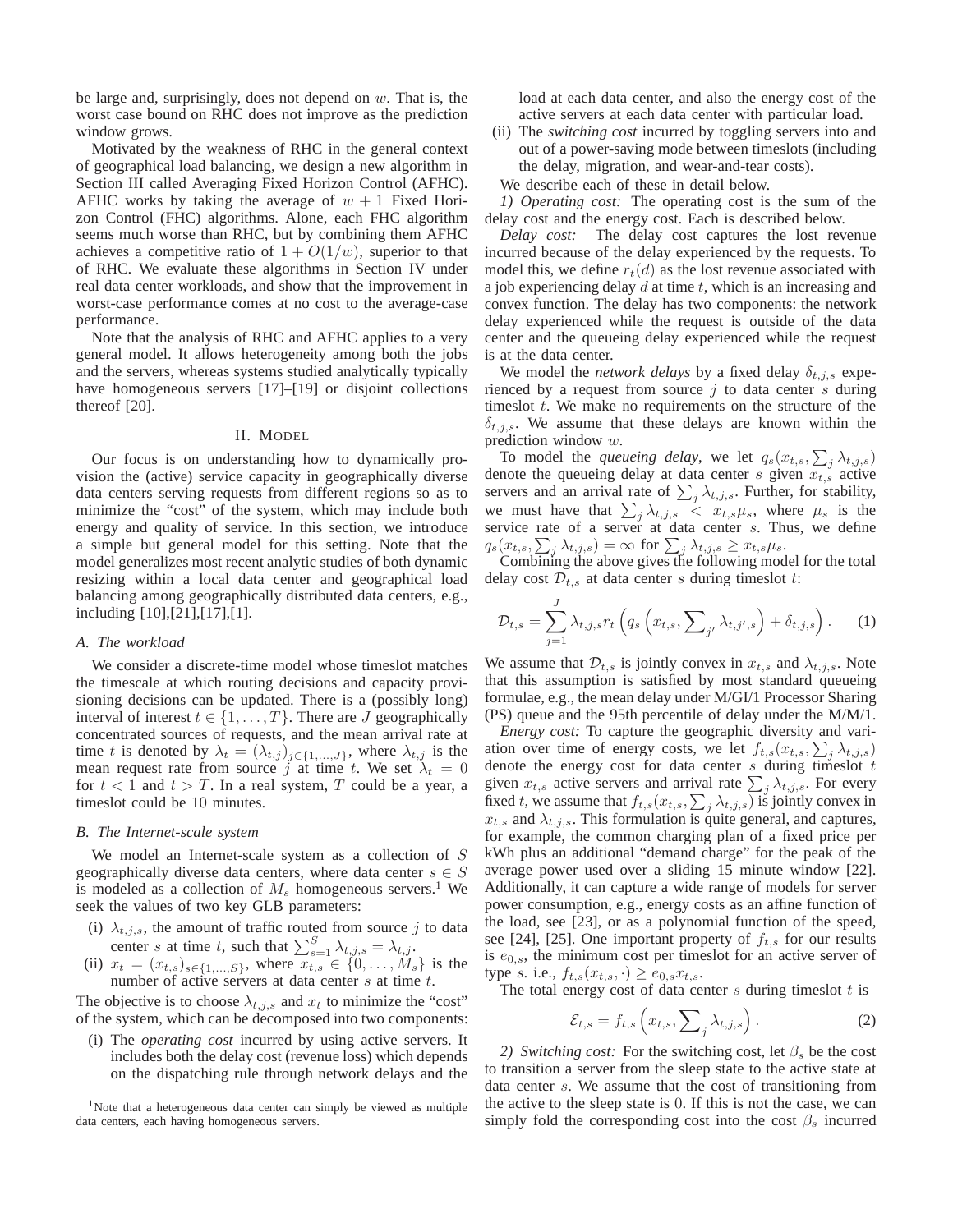in the next power-up operation. Thus the switching cost for changing the number of active servers from  $x_{t-1,s}$  to  $x_{t,s}$  is

$$
d(x_{t-1,s}, x_{t,s}) = \beta_s (x_{t,s} - x_{t-1,s})^+,
$$

where  $(x)^{+} = \max(0, x)$ . The constant  $\beta_s$  includes the costs of (i) the energy used toggling a server, (ii) the delay in migrating state, such as data or a virtual machine (VM), when toggling a server, (iii) increased wear-and-tear on the servers toggling, and (iv) the risk associated with server toggling. If only (i) and (ii) matter, then  $\beta_s$  is either on the order of the cost to run a server for a few seconds (waking from suspendto-RAM or migrating network state [26] or storage state [27]), or several minutes (to migrate a large VM [28]). However, if (iii) is included, then  $\beta_s$  becomes on the order of the cost to run a server for an hour [29]. Finally, if (iv) is considered then our conversations with operators suggest that their perceived risk that servers will not turn on properly when toggled is high, so  $\beta_s$  may be even larger.

#### *C. Cost optimization problem*

Given the workload and cost models above, we model the Internet-scale system as a cost-minimizer. In particular, we formalize the goal of the Internet-scale system as choosing the routing policy  $\lambda_{t,j,s}$  and the number of active servers  $x_{t,s}$ at each time t so as to minimize the total cost during  $[1, T]$ . This can be written as follows:

$$
\min_{x_{t,s}, \lambda_{t,j,s}} \qquad \sum_{t=1}^{T} \sum_{s=1}^{S} \mathcal{E}_{t,s} + \mathcal{D}_{t,s} + d(x_{t-1,s}, x_{t,s}) \qquad (3)
$$
\n
$$
\text{s.t.} \qquad \sum_{s=1}^{S} \lambda_{t,j,s} = \lambda_{t,j}, \quad \forall t, \forall j
$$

$$
\lambda_{t,j,s} \ge 0, \quad \forall t, \forall j, \forall s
$$
  

$$
0 = x_{0,s} \le x_{t,s} \le M_s, \quad \forall t, \forall s
$$

The above optimization problem is jointly convex in  $\lambda_{t,j,s}$ and  $x_{t,s}$ , thus in many cases the solution can be found easily *offline*, i.e., given all the information in  $[1, T]$ . However, our goal is to find *online* algorithms for this optimization, i.e., algorithms that determine  $\lambda_{t,j,s}$  and  $x_{t,s}$  using only information up to time  $t + w$  where  $w \ge 0$  is called the "prediction" window". Based on the structure of optimization (3), we can see that  $\lambda_{t,j,s}$  can be solved easily at timeslot t once  $x_{t,s}$  are fixed. Thus the challenge for the online algorithms is to decide  $x_{t,s}$  online.

## *D. Generalizations*

Although the optimization problem (3) is very general already, the online algorithms and results in this paper additionally apply to the following, more general framework:

$$
\min_{x_1, ..., x_T} \sum_{t=1}^T h_t(x_t) + \sum_{t=1}^T d(x_{t-1}, x_t)
$$
\nsubject to

\n
$$
0 \le x_t \in \mathbb{R}^S, \quad x_0 = 0.
$$
\n(4)

where  $x_t$  has a vector value and  $\{h_t(\cdot)\}\$  are convex functions. Importantly, this formulation can easily include various SLA constraints on mean queueing delay or the queueing delay violation probability. In fact, a variety of additional bounds on  $x_t$  can be incorporated implicitly into the functions  $h_t(\cdot)$  by

extended-value extension, i.e., defining  $h_t(\cdot)$  to be  $\infty$  outside its domain.

To see how the optimization problem (3) fits into this general framework, we just need to define  $h_t(x_t)$  for feasible  $x_t$  as the optimal value to the following optimization over  $\lambda_{t,j,s}$  given  $x_{t,s}$  fixed:

$$
\min_{\lambda_{t,j,s}} \sum_{s=1}^{S} (\mathcal{E}_{t,s} + \mathcal{D}_{t,s})
$$
\n
$$
\text{s.t.} \sum_{\lambda_{t,j,s}}^{S} \lambda_{t,j,s} = \lambda_{t,j}, \quad \forall j
$$
\n
$$
\lambda_{t,j,s} \geq 0, \quad \forall j, \forall s
$$
\n
$$
(5)
$$

For infeasible  $x_t$  ( $x_{t,s} \notin [0, M_s]$  for some s) we define  $h_t(x_t) = \infty$ . We can see that the optimal workload dispatching has been captured by the definition of  $h_t(x_t)$ . Note that other restrictions of workload dispatching may be incorporated by the definition of  $h_t(x_t)$  similarly.

Intuitively, this general model seeks to minimize the sum of a sequence of convex functions when "smooth" solutions are preferred, i.e., it is an *online smooth convex optimization* problem. This class of problems has many important applications, including more general capacity provisioning in geographically distributed data centers, video streaming [30] in which encoding quality varies but large changes in encoding quality are visually annoying to users, automatically switched optical networks (ASONs) in which there is a cost for re-establishing a lightpath [31], and power generation with dynamic demand, since the cheapest types of generators typically have very high switching costs [32].

# *E. Performance metric*

In order to evaluate the performance of the online algorithms we discuss, we focus on the standard notion of the *competitive ratio*. The competitive ratio of an algorithm A is defined as the maximum, taken over all possible inputs, of  $cost(\mathcal{A})/cost(OPT)$ , where  $cost(\mathcal{A})$  is the objective function of (4) under algorithm  $\mathcal A$  and  $OPT$  is the optimal offline algorithm. In the general context, the "inputs" are the functions  $\{h_t(\cdot)\}\$ , which are able to capture the time-varying workload, electricity price, propagation delays and so on in our geographical load balancing problem.

Actually the geographical load balancing problem (3) and the generalization (4) are instances of the class of problems known as "Metrical Task Systems (MTSs)". MTSs have received considerable study in the algorithms literature, and it is known that if no further structure is placed on them, then the best deterministic algorithm for a MTS has competitive ratio proportional to the number of system states [33], which is infinity in our problem.

Note that the analytic results of Section III focus on the competitive ratio, assuming that the service has a finite duration, i.e.  $T < \infty$ , but allowing arbitrary sequences of convex functions  $\{h_t(\cdot)\}\$ . Thus, the analytic results provide worstcase (robustness) guarantees. However, to provide realistic cost estimates, we also consider case studies using real-world traces for  $\{h_t(\cdot)\}\$ in Section IV.

## III. ALGORITHMS AND RESULTS

We can now study and design online algorithms for geographical load balancing. We start by analyzing the performance of the classic Receding Horizon Control (RHC). This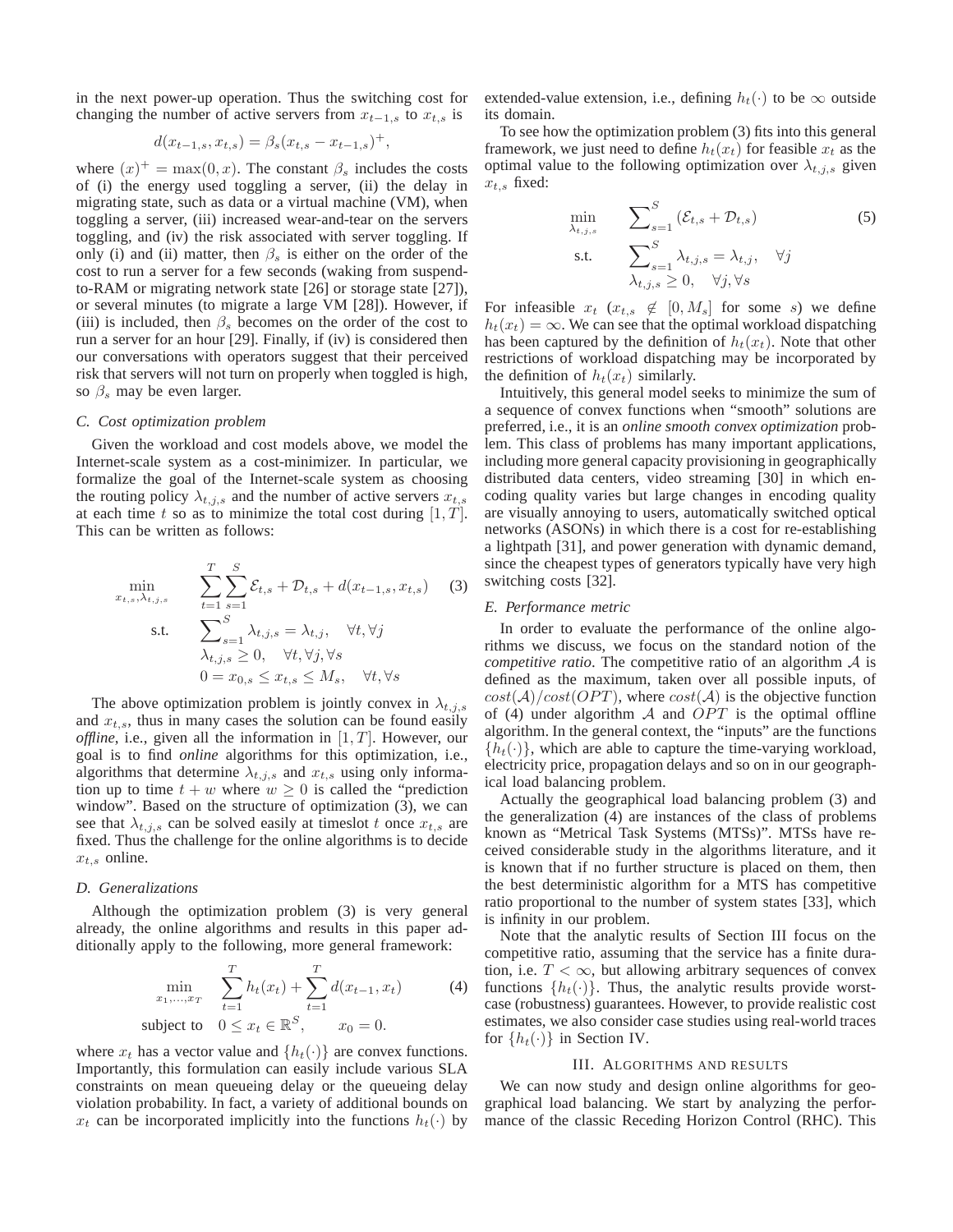uncovers some drawbacks of RHC, and so in the second part of this section we propose new algorithms which address these. We defer the proofs to Appendix.

#### *A. Receding Horizon Control (RHC)*

RHC is classical control policy [16] that has been proposed for dynamic capacity provisioning in data centers [14], [15].

Informally, RHC works by, at time  $\tau$ , solving the cost optimization over the window  $(\tau, \tau+w)$  given the starting state  $x_{\tau-1}$ . Formally, define  $X^{\tau}(x_{\tau-1})$  as the vector in  $(\mathbb{R}^S)^{w+1}$ indexed by  $t \in \{\tau, \ldots, \tau + w\}$ , which is the solution to

$$
\min_{x_{\tau}, \dots, x_{\tau+w}} \sum_{t=\tau}^{\tau+w} h_t(x_t) + \sum_{t=\tau}^{\tau+w} d(x_{t-1}, x_t) \tag{6}
$$

subject to  $0 \le x_t \in \mathbb{R}^S$ .

**Algorithm 1** (Receding Horizon Control: RHC). *For all*  $t \leq$ 0*, set the number of active servers to*  $x_{RHC,t} = 0$ *. At each timeslot*  $\tau \geq 1$ *, set the number of active servers to* 

$$
x_{RHC,\tau} = X_{\tau}^{\tau} (x_{RHC,\tau-1}). \tag{7}
$$

In studying the performance of RHC there is a clear divide between the following two cases:

- 1) *The homogeneous setting*  $(S = 1)$ *:* This setting considers only one class of servers, and thus corresponds to a single data center with homogeneous servers. Under this setting, only the number of active servers is important, not which servers are active, i.e.,  $x_t$  is a scalar.
- 2) *The heterogeneous setting*  $(S \geq 2)$ *:* This setting allows for different types of servers, and thus corresponds to a single data center with heterogeneous servers or to a collection of geographically diverse data centers. Under this setting, we need to decide the number of active servers of each type, i.e.,  $x_t$  is a vector.

To start, let us focus on the homogeneous setting (i.e., the case of dynamic resizing capacity within a homogeneous data center). In this case, RHC performs well: it has a small competitive ratio that depends on the minimal cost of an active server and the switching cost, and decays to one quickly as the prediction window grows. Specifically:

**Theorem 1.** In the homogeneous setting  $(S = 1)$ , RHC is  $(1+\frac{\beta}{(w+1)e_0})$ -*competitive.* 

Theorem 1 is established by showing that RHC is not worse than another algorithm which can be proved to be  $(1 + \frac{\beta}{(w+1)e_0})$ -competitive. Given Theorem 1, it is natural to wonder if the competitive ratio is tight. The following result highlights that there exist settings where the performance of RHC is quite close to the bound in Theorem 1.

**Theorem 2.** In the homogeneous setting  $(S = 1)$ , RHC is not better than  $\left(\frac{1}{w+2} + \frac{\beta}{(w+2)e_0}\right)$ -competitive.

It is interesting to note that [34] shows that a prediction window of  $w$  can improve the performance of a metrical task system by a factor of at most 2w. If  $\beta/e_0 \gg 1$  then RHC is approximately within a factor of 2 of this limit in the homogeneous case.

The two theorems above highlight that, with enough lookahead, RHC is guaranteed to perform quite well in the homogeneous setting. Unfortunately, the story is different in the heterogeneous setting, which is required to model the geographical load balancing.

**Theorem 3.** *In the heterogeneous setting*  $(S \geq 2)$ *, given any*  $w \geq 0$ , RHC is  $\geq (1 + \max_s(\beta_s/e_{0,s}))$ *-competitive.* 

In particular, for any  $w > 0$  the competitive ratio in the heterogeneous setting is at least as large as the competitive ratio in the homogeneous setting with no predictions ( $w = 0$ ). Most surprisingly (and problematically), this highlights that RHC may not see any improvement in the competitive ratio as w is allowed to grow.

The proof, given in Appendix D involves constructing a workload such that servers at different data centers turn on and off in a cyclic fashion under RHC, whereas the optimal solution is to avoid such switching. Therefore,  $\{h_t(\cdot)\}\$  resulting in bad competitive ratio are not any weird functions but include practical cost functions for formulation (3). Note that the larger the prediction window  $w$  is, the larger the number of data centers must be in order to achieve this worst case.

The results above highlight that, though RHC has been widely used, RHC may result in unexpected bad performance in some scenarios, i.e., it does not have "robust" performance guarantees. The reason that RHC may perform poorly in the heterogeneous setting is that it may change provisioning due to (wrongly) assuming that the switching cost would get paid off within the prediction window. For the geographical load balancing case, the electricity price based on the availability of renewable power (e.g., wind or solar) may change dramatically during a shot time period. It is very hard for RHC to decide which data centers to increase/decrease capacity without knowing the entire future information, thus RHC may have to change its decisions and shift the capacity among data centers very frequently, which results in a big switching cost. Notice that this does not happen in the homogeneous setting where we don't need to decide which data center to use, and the new information obtained in the following timeslots would only make RHC correct its decision monotonically (increase but not decrease the provisioning by Lemma 3).

In the rest of this section we propose an algorithm with significantly better robustness guarantees than RHC.

## *B. Fixed Horizon Control*

In this section, we present a new algorithm, Averaging Fixed Horizon Control (AFHC), which addresses the limitation of RHC identified above. Specifically, AFHC achieves a competitive ratio for the heterogeneous setting that matches that of RHC in the homogeneous setting.

Intuitively, AFHC works by combining  $w + 1$  different bad algorithms, which each use a fixed horizon optimization, i.e., at time 1 algorithm 1 solves and implements the cost optimization for  $[1, 1 + w]$ , at time 2 algorithm 2 solves and implements the cost optimization for  $[2, 2+w]$ , etc.

More formally, first consider a family of algorithms parameterized by  $k \in [1, w + 1]$  that recompute their provisioning periodically. For all  $k = 1, ..., w + 1$ , let  $\Omega_k = \{i : i \equiv k\}$ mod  $(w+1)$ } ∩ $[-w,\infty)$ ; this is the set of integers congruent to k modulo  $w + 1$ , such that the lookahead window at each  $\tau \in \Omega_k$  contains at least one  $t \geq 1$ .

**Algorithm 2** (Fixed Horizon Control, version k: FHC(k) )**.** *For all*  $t \leq 0$ , set the number of active servers to  $x_{FHC,t}^{(k)} = 0$ . At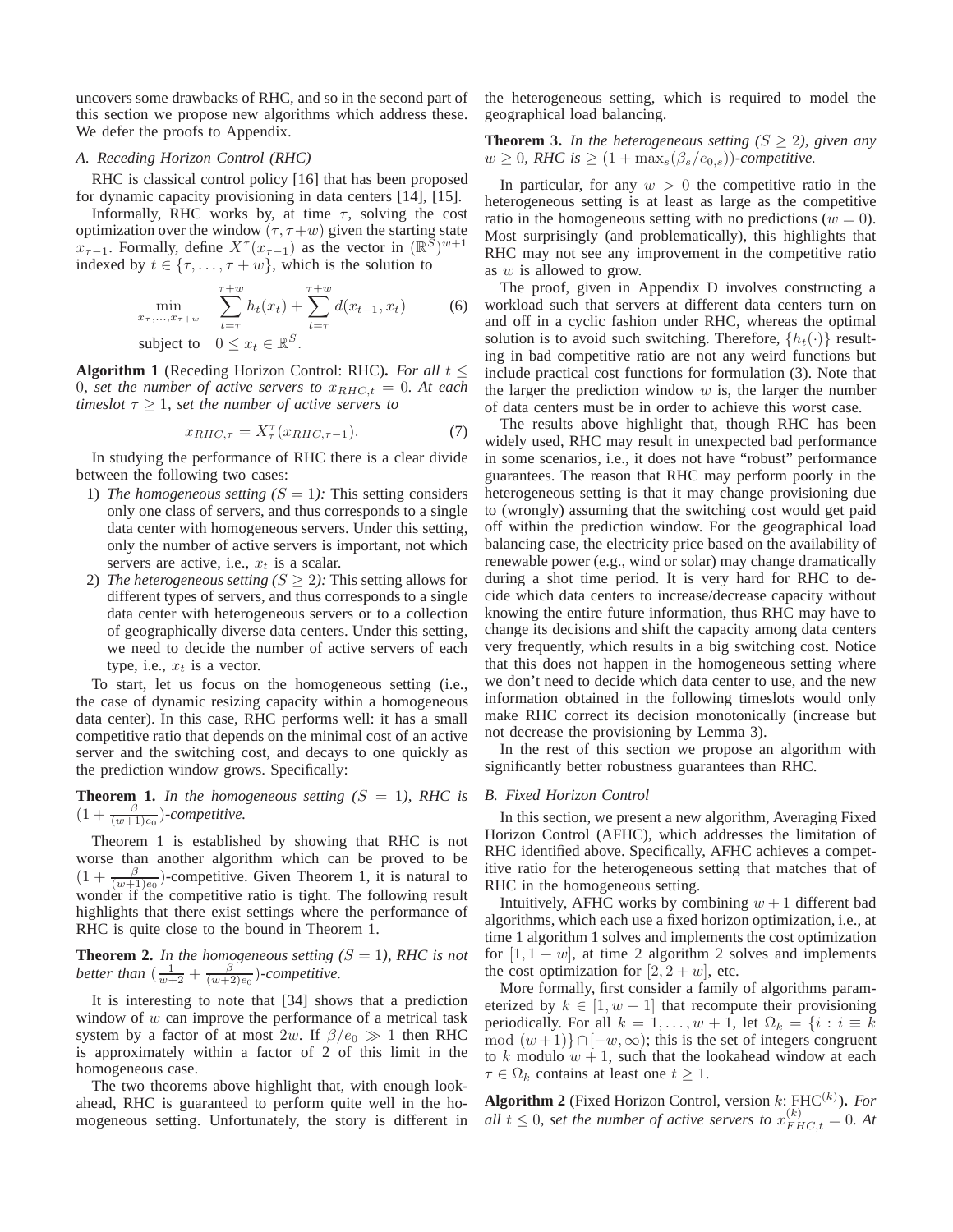*timeslot*  $\tau \in \Omega_k$ *, for all*  $t \in \{\tau, \ldots, \tau + w\}$ *, use* (6) to set

$$
x_{FHC,t}^{(k)} = X_t^{\tau} \left( x_{FHC,\tau-1}^{(k)} \right). \tag{8}
$$

For notational convenience, we often set  $x^{(k)} \equiv x^{(k)}_{FHC}$ . Note that for  $k > 1$  the algorithm starts from  $\tau = k - (w + 1)$ rather than  $\tau = k$  in order to calculate  $x_{FHC,t}^{(k)}$  for  $t < k$ .

FHC can clearly have very poor performance. However, surprisingly, by averaging different versions of FHC we obtain an algorithm with better performance guarantees than RHC. More specifically, AFHC is defined as follows.

**Algorithm 3** (Averaging FHC: AFHC). At timeslot  $\tau \in \Omega_k$ , use FHC<sup>(k)</sup> to determine the provisioning  $x_{\tau}^{(k)}, \ldots, x_{\tau+w}^{(k)}$ , and *then set*  $x_{AFHC,t} = \sum_{n=1}^{w+1} x_t^{(n)}/(w+1)$ *.* 

Intuitively, AFHC seems worse than RHC because RHC uses the latest information to make the current decision and AFHC relies on FHC which makes decisions in advance, thus ignoring some possibly valuable information. This intuition is partially true, as shown in the following theorem, which states that RHC is not worse than AFHC for any workload in the homogeneous setting  $(S = 1)$ .

**Theorem 4.** In the homogeneous setting  $(S = 1)$ ,  $cost(RHC) \le cost(AFHC)$ .

Though RHC is always better than AFHC in the homogeneous setting, the key is that AFHC can be significantly better than RHC in the heterogeneous case, even when  $S = 2$ .

**Theorem 5.** In heterogeneous setting  $(S \geq 2)$ , there exist *convex functions*  $\{h_t(\cdot)\}\$  *such that* 

$$
cost(RHC) > cost(AFHC).
$$

Moreover, the competitive ratio of AFHC is much better than that of RHC in the heterogeneous case.

**Theorem 6.** *In both the homogeneous setting and the heterogeneous setting, AFHC is*  $\left(1 + \max_s \frac{\beta_s}{(w+1)e_{0,s}}\right)$ -competitive.

The contrast between Theorems 3 and 6 highlights the improvement AFHC provides over RHC. In fact, AFHC has the same competitive ratio in the general (possibly heterogeneous) case that RHC has in the homogeneous case. So, AFHC provides the same robustness guarantee for geographical load balancing that RHC can provide for a homogeneous local data center.

## IV. CASE STUDIES

In the remainder of the paper, we provide a detailed study of the performance of the algorithms described in the previous section. Our goal is threefold: (i) to understand the performance of the algorithms (RHC and AFHC) in realistic settings; (ii) to understand the potential environmental benefits of using geographical load balancing to implement "follow the renewables" routing; and (iii) to understand the optimal portfolio of renewable sources for use within an Internet-scale system.

## *A. Experimental setup*

This study uses the setup similar to that of [10], based on real-world traces for data center locations, traffic workloads,



renewable availability, energy prices, etc, as described below.<sup>2</sup> *1) The workload:* We consider 48 sources of requests, with one source at the center of each of the 48 continental US states. We consider 10-minute time slots over two days.

The workload  $\lambda_t$  is generated from two traces at Hewlett-Packard Labs [6] shown in Figure 1. These are scaled proportional to the number of internet users in each state, and shifted in time to account for the time zone of that state.

*2) The availability of renewable energy:* To capture the availability of solar and wind energy, we use traces with 10 minute granularity from [35], [36] for Global Horizontal Irradiance (GHI) scaled to average 1, and power output of a 30kW wind turbine. The traces of four states (CA, TX, IL, NC) are illustrated in Figure 2. Note that *we do not consider solar thermal*, because of the significant infrastructure it requires. Since these plants often incorporate a day's thermal storage [37], the results could be very different if solar thermal were considered.

These figures illustrate two important features of renewable energy: spatial variation and temporal variation. In particular, wind energy does not exhibit a clear pattern throughout the day and there is little correlation across the locations considered. In contrast, solar energy has a predictable peak during the day and is highly correlated across the locations.

In our investigation, we scale the "capacity" of wind and solar. When doing so, we scale the availability of wind and solar linearly, which models scaling the number of generators in a wind farm or solar installation, rather than the capacity of each. We measure the "capacity" c of renewables as the ratio of the *average* renewable generation to the minimal energy required to serve the average workload. Thus,  $c = 2$  means that the average renewable generation is twice the minimal energy required to serve the average workload. We set capacity  $c = 1$ by default, but vary it in Figures 5 and 7.

*3) The Internet-scale system:* We consider the Internetscale system as a set of 10 data centers, placed at the centers of states known to have Google data centers [38], namely California, Washington, Oregon, Illinois, Georgia, Virginia, Texas, Florida, North Carolina, and South Carolina. Data center s contains  $M_s$  homogeneous servers, where  $M_s$  is set to be twice the minimal number of servers required to serve the peak workload of data center s under a scheme which routes traffic to the nearest data center. Further, the renewable availability at each data center is defined by the wind/solar trace from a nearby location, usually within the same state.

<sup>&</sup>lt;sup>2</sup>Note that the setup considered here is significantly more general than that of [10], as follows. Most importantly, [10] did not model switching costs (and so did not consider online algorithms). Additionally, the current work investigates the optimal renewable portfolio more carefully, using multiple traces and varying the renewable capacity among other things.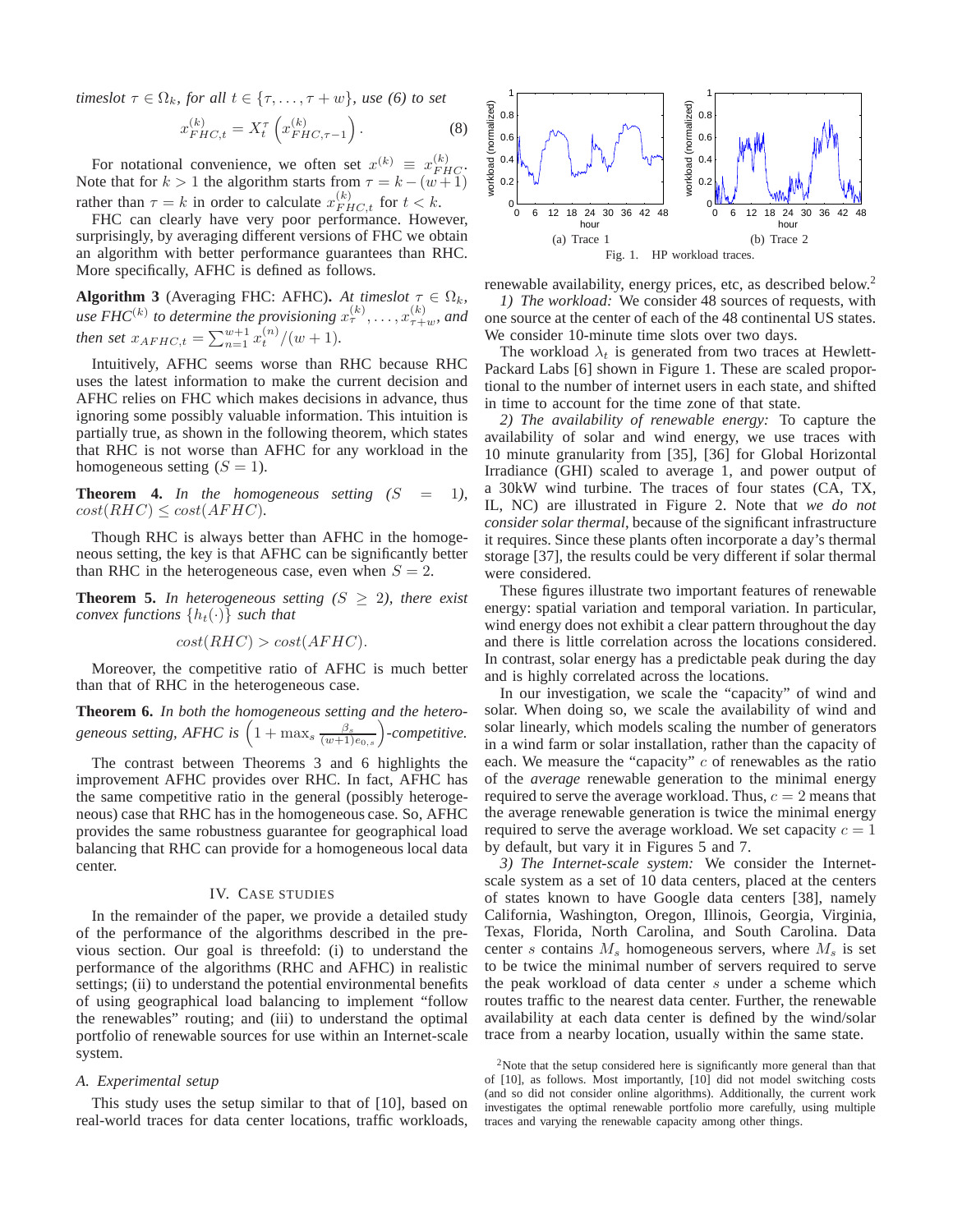

We set the energy cost as the number of active servers *excluding* those that can be powered by renewables. Note that this assumes that data centers operate their own wind and solar generations and pay no marginal cost for renewable energy. Further, it ignores the installation and maintenance costs of renewable generation. Quantitatively, if the renewable energy available at data center s at time t is  $r_{t,s}$ , measured in terms of number of servers that can be powered, then the energy cost of data center  $s$  at time  $t$  is

$$
\mathcal{E}_{t,s} = p_s (x_{t,s} - r_{t,s})^+.
$$
 (9)

Here  $p<sub>s</sub>$  for each data center is constant, and equals to the industrial electricity price of each state in May 2010 [39]. This contrasts with the total power cost  $p_s x_{t,s}$  typically used without owning renewable generation.

For delay cost, we set the round-trip network delay  $\delta_{t,j,s}$ to be proportional to the distance between source and data center plus a constant (10 ms), resulting in round-trip delays in [10 ms, 260 ms]. We model the queueing delays using parallel M/GI/1/Processor Sharing queues with the total load  $\sum_j \lambda_{t,j,s}$ divided equally among the  $x_{t,s}$  active servers, each having service rate  $\mu_s = 0.2 \text{(ms)}^{-1}$ . Therefore, the delay cost of data center  $s$  at time  $t$  is

$$
\mathcal{D}_{t,s} = \gamma \sum_{j} \lambda_{t,j,s} \left( \frac{1}{\mu_s - \sum_j \lambda_{t,j,s} / x_{t,s}} + \delta_{t,j,s} \right). \tag{10}
$$

Here we consider linear lost revenue function  $r_t(d) = \gamma d$ , where  $\gamma$  is set to be 1. Measurements [40] show that a 500 ms increase in delay reduces revenue by 20%, or 0.04%/ms. To get a conservative estimate of the benefit from geographical load balancing, we pick  $\gamma = 1$ , which is slightly higher than [40], so that the penalty for the propagation delay of geographical load balancing is high compared to the benchmark policy. Later we scale  $p_s$  (with  $\gamma = 1$  corresponding to the default setting) in Figure 4(a) to show the impact of relative energy cost to delay cost as energy price possibly goes high in future, or the delay penalty is lower for the systems.

For the switching cost, we set  $\beta = 6$  by default, which corresponds to the operating cost of an idle server for about half an hour to one hour. We vary  $\beta$  in Figure 4(b) to show its impact on cost saving. For the prediction window, we set  $w = 3$  by default, which corresponds to half an hour prediction of workload and renewable generation. We vary  $w$  in Figure 3 to examine its impact on cost saving.

*4) Algorithms:* We use optimization (3) with energy cost (9) and delay cost (10) for the geographical load balancing. We use "GLB" to denote the offline optimal solution to  $(3)$ . The online solutions of algorithms Receding Horizon Control



proof of Theorem 3





switching cost  $\beta = 6$ . cost  $\gamma = 1$ . Fig. 4. Impact of the energy price and switching cost when the total renewable capacity is  $c = 1$ .

and Averaging Fixed Horizon Control are denoted by "RHC" and "AFHC", respectively.

As a benchmark for comparison, we consider a system that does no geographical load balancing, but instead routes requests to the nearest data center and optimally adjusts the number of active servers at each location. We call this system 'LOCAL' and use it to illustrate the benefits that come from using geographical load balancing.

# *B. Experimental results*

With the foregoing setup, we performed several numerical experiments to evaluate the feasibility of moving toward Internet-scale systems powered (nearly) entirely by renewable energy and the optimal portfolios.

*1) The performance of RHC and AFHC:* Geographical load balancing is known to provide Internet-scale system operators cost savings. Let us first study the cost saving from geographical load balancing and how much of it can be achieved by the online algorithms RHC and AFHC. Figure 3(a) shows the total cost in the bad scenario with an artificial workload used in the proof of Theorem 3 (with  $J = (w+1)^2$  types of jobs), which illustrates that AFHC may have much better performance in the worst case. The degradation in the performance of RHC as  $w$  grows is because  $J$  also grows. In contrast, Figure  $3(b)$ shows the total cost of RHC and AFHC (with default settings but  $\beta = 6 \min(p_s)$ , the same as in the bad scenario) under HP Trace 1. We can see that both RHC and AFHC are nearly optimal for the real workload. Figure 3 confirms that AFHC is able to provide worst case guarantee without giving up much performance in common cases.

This behavior under real workload is further illustrated in Figure 4, which shows the total cost under GLB, RHC, AFHC, and LOCAL as energy price or switching cost is increased. The cost saving of GLB over LOCAL becomes large when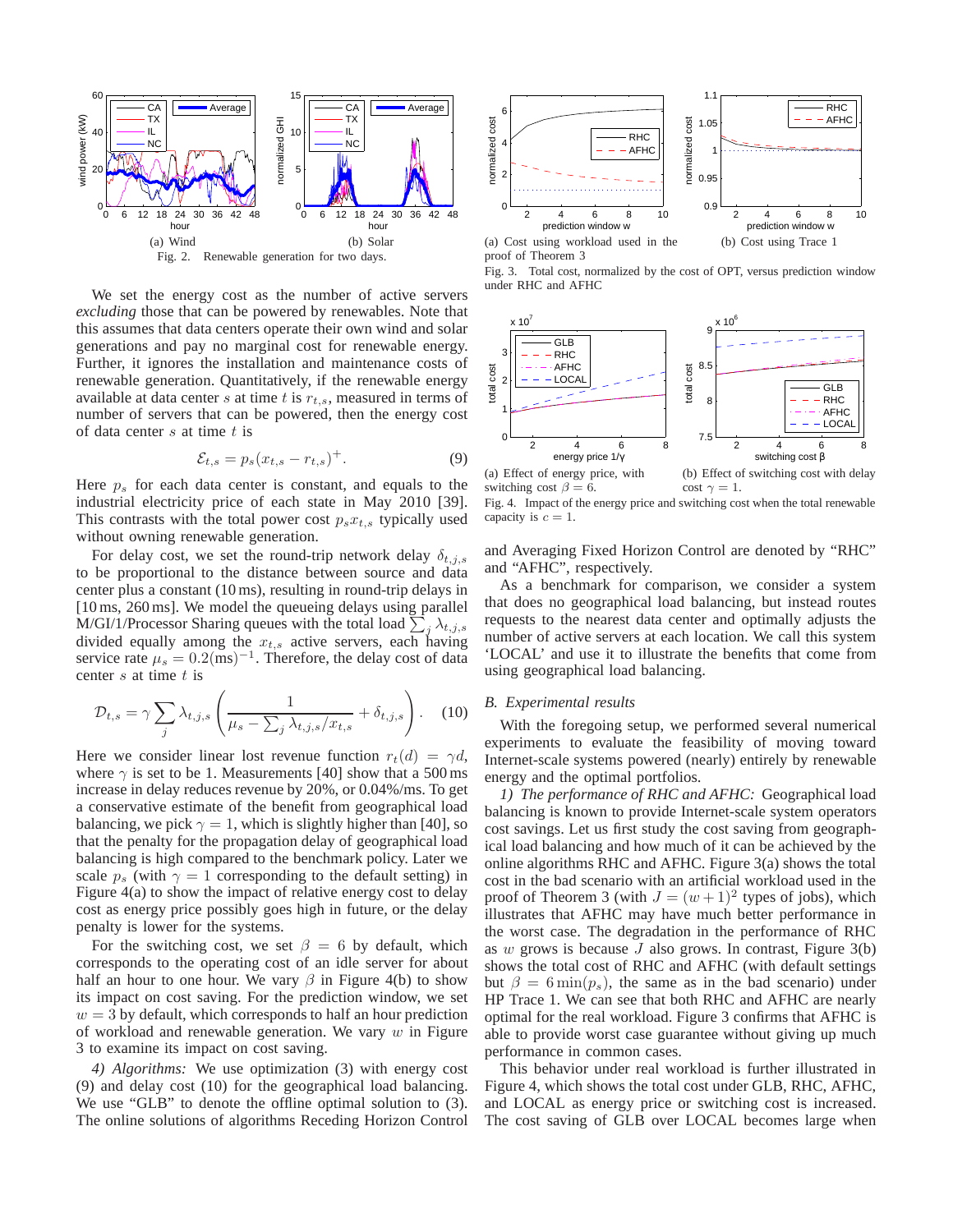

Fig. 5. Impact of the renewable capacity when solar percentage is 20%.



the energy price is high because GLB can save a great deal of energy cost at the expense of small increases in network delay since requests can be routed to where energy is cheap or renewable generation is high. Moreover, the cost saving of GLB, RHC and AFHC over LOCAL looks stable for a wide range of switching cost.

*2) The impact of geographical load balancing:* Geographical load balancing is much more efficient at using renewable supply than LOCAL because it can route traffic to the data center with higher renewable generation. Figure 5 illustrates the differences of brown energy usage as a function of the capacity of renewable energy for both traces. The brown energy consumption is scaled so that the consumption is 1 when there is no renewable  $(c = 0)$ . Interestingly, Figure 5 highlights that when there is little capacity of renewables, both GLB and LOCAL can take advantage of it, but that as the capacity of renewables increases GLB is much more efficient at using it, especially for Trace 1. This is evident by the significantly lower brown energy consumption of GLB that emerges at capacities  $> 1$ . For Trace 1 in Figure 5(a), the capacities of renewables necessary to reduce brown energy usage to 10% and 5% under LOCAL are 1.1 and 2.3, respectively, while those required under GLB are only 0.8 and 0.9. Similar reductions can be observed for Trace 2 in Figure 5(b).

As in Figures 3(b) and 4, the performance of RHC and AFHC is again quite close to that of the optimal solution GLB, which reinforces that both RHC and AFHC are nearly optimal in common cases. Therefore we will show only GLB and LOCAL for the remaining experiments.

*3) The optimal renewable portfolio:* We now move to the question of what mix of solar and wind is most effective. A priori, it seems that solar may be the most effective, since the peak of solar availability is closely aligned with that of the data center workload. However, the fact that solar is not available during the night is a significant drawback, which makes wind necessary to power the data centers during night. Our results lend support to the discussion above. For each data center



under LOCAL, the optimal wind percentage is quite different for each location because of different renewable generation qualities, as shown in Figure 6(a). There are also similarities for different locations, e.g., the optimal portfolios contain both solar and wind, and wind has a large percentage, 60%- 90%.

Once GLB is used, it becomes possible to aggregate wind availability across geographical locations. This makes wind more valuable since wind is not correlated across large geographical distances, and so when aggregated, the availability smoothes. As illustrated in Figure 6(b), the optimal renewable portfolio for Trace 1 contains 80% wind. We can also see that the optimal portfolio is affected significantly by the workload characteristics. Compared with Trace 1, Trace 2 has less base load during night, requiring less wind generation.

The impact of workload characteristics becomes more clear in Figure 7, where we use loads  $\lambda'_{j,t} = \lambda^{\alpha}_{j,t}, \alpha =$ 1, 1.25, 1.5, 1.75, 2, to get different Peak-to-Mean ratios. For large diurnal Peak-to-Mean ratios the optimal portfolio can be expected to use a higher percentage of solar because solar peak is closely aligned with the workload peak, which is validated in Figure 7. Also, when renewable capacity is fairly large and we plan to install extra capacity, since solar generation can already provide enough power to serve the workload peak around noon, the increased renewable capacity can then be almost from wind generation to serve the workload during other times, especially night. This will make the solar ratio lower in the optimal portfolios, which can be seen from the lines of different renewable capacities in Figure 7.

#### V. CONCLUDING REMARKS

This paper studies online algorithms for geographical load balancing problem in Internet-scale systems via both theoretical analysis and trace-based experiments. We show that the classical algorithm, Receding Horizon Control (RHC), works well in homogeneous setting (where all servers are equally able to serve every request). However, in general, RHC can perform badly for the heterogeneous settings needed for geographical load balancing. Motivated by the weakness of RHC, we design a new algorithm called Averaging Fixed Horizon Control (AFHC) which guarantees good performance. We evaluate RHC and AFHC under workloads measured on a real data center. The numerical results show that RHC and AFHC are nearly optimal for our traces, which implies that the improvement in worst-case performance of AFHC comes at negligible cost to the average-case performance. The experiments also reveal vital role of geographical load balancing in reducing brown energy consumption to (nearly) zero. We also perform a detailed study on the impact of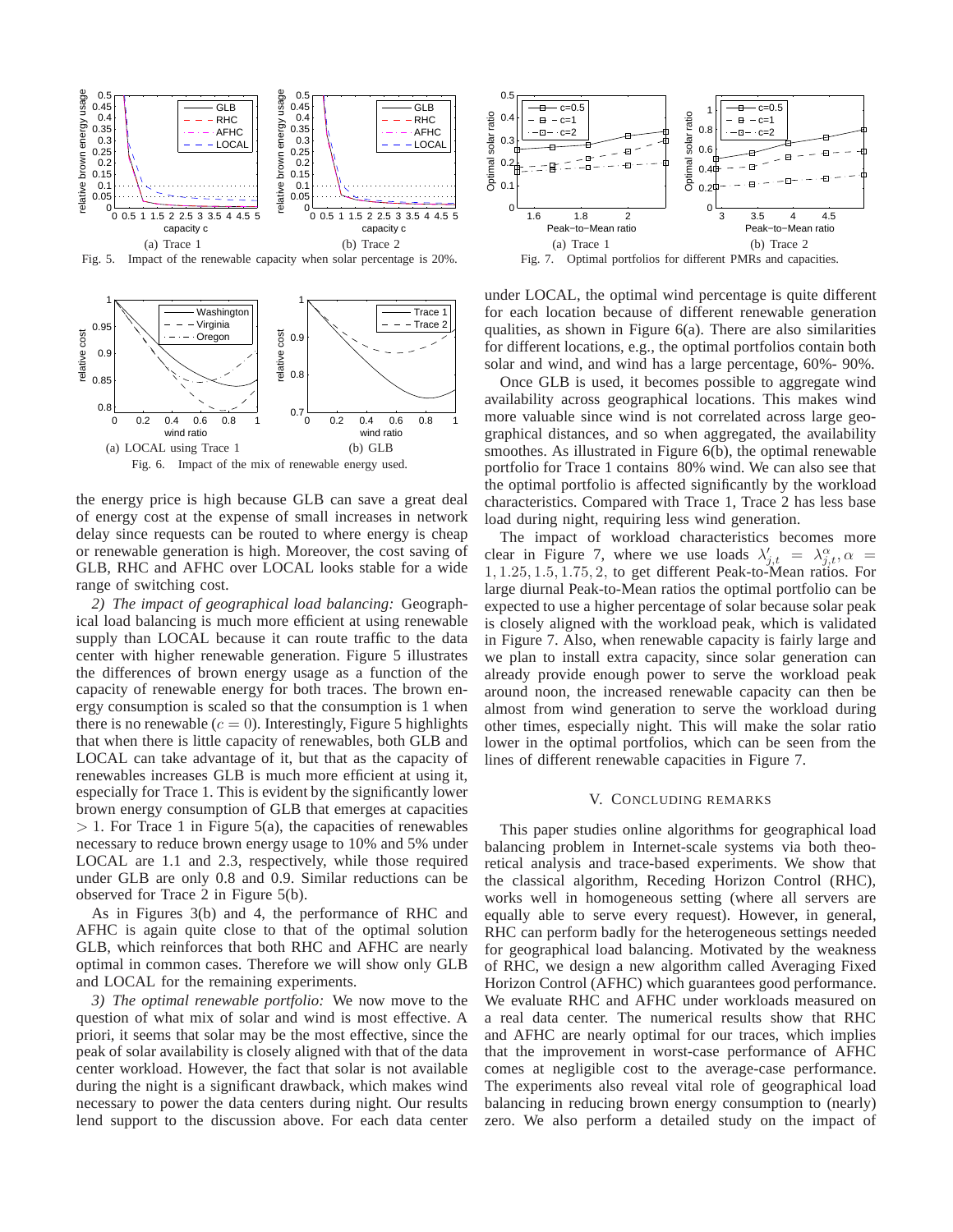workload characteristics and renewable capacity on the optimal renewable portfolio under GLB.

## ACKNOWLEDGEMENTS

This work was supported by NSF grants CCF 0830511, CNS 0911041, and CNS 0846025 MURI grant W911NF-08-1-0233, Microsoft Research, the Lee Center for Advanced Networking, and ARC grant FT0991594.

#### **REFERENCES**

- [1] A. Qureshi, R. Weber, H. Balakrishnan, J. Guttag, and B. Maggs, "Cutting the electric bill for internet-scale systems," in *ACM SIGCOMM*, Aug. 2009, pp. 123–134.
- [2] http://www.google.com/green/operations/renewable energy.html.
- [3] C. Miller, "Solar-powered data centers," *Datacenter Knowledge*, 13 July 2010. [Online]. Available: http://www.datacenterknowledge.com/ solar-powered-data-centers
- [4] R. Miller, "Facebook installs solar panels at new data center," *Datacenter Knowledge*, 16 April 2011.
- [5] D. Gmach, J. Rolia, C. Bash, Y. Chen, T. Christian, and A. Shah, "Capacity planning and power management to exploit sustainable energy,' in *Proc. of CNSM*, 2010.
- [6] D. Gmach, Y. Chen, A. Shah, J. Rolia, C. Bash, T. Christian, and R. Sharma, "Profiling sustainability of data centers," in *Proc. ISSST*, 2010.
- [7] E. Pakbaznia and M. Pedram, "Minimizing data center cooling and server power costs," in *Proc. of ISLPED*, 2009.
- [8] L. Rao, X. Liu, L. Xie, and W. Liu, "Minimizing electricity cost: Optimization of distributed internet data centers in a multi-electricitymarket environment," in *IEEE INFOCOM*, 2010.
- [9] R. Stanojevic and R. Shorten, "Distributed dynamic speed scaling," in *IEEE INFOCOM*, 2010.
- [10] Z. Liu, M. Lin, A. Wierman, S. H. Low, and L. L. H. Andrew, "Greening geographical load balancing," in *Proc. ACM SIGMETRICS*, San Jose, CA, 7-11 Jun 2011, pp. 233–244.
- [11] ——, "Geographic load balancing with renewables," in *Proc. ACM GreenMetrics*, San Jose, CA, 7 Jun 2011.
- [12] C. L. Archer and M. Z. Jacobson, "Supplying baseload power and reducing transmission requirements by interconnecting wind farms," *J. Appl. Meteorol. Climatol.*, vol. 46, pp. 1701–1717, Nov. 2007.
- [13] W. Xu, X. Zhu, S. Singhal, and Z. Wang, "Predictive control for dynamic resource allocation in enterprise data centers," in *Proc. IEEE/IFIP Netw. Op. Manag. Symp (NOMS)*, 2006, pp. 115–126.
- [14] X. Wang and M. Chen, "Cluster-level feedback power control for performance optimization," in *IEEE HPCA*, 2008, pp. 101–110.
- [15] D. Kusic, J. O. Kephart, J. E. Hanson, N. Kandasamy, and G. Jiang, "Power and performance management of virtualized computing environments via lookahead control," *Cluster computing*, vol. 12, no. 1, pp. 1–15, Mar. 2009.
- [16] W. Kwon and A. Pearson, "A modified quadratic cost problem and feedback stabilization of a linear system," *IEEE Trans. Automatic Control*, vol. AC-22, no. 5, pp. 838–842, 1977.
- [17] M. Lin, A. Wierman, L. L. H. Andrew, and E. Thereska, "Dynamic right-sizing for power-proportional data centers," in *Proc. INFOCOM*, 2011.
- [18] A. Gandhi, V. Gupta, M. Harchol-Balter, and M. Kozuch, "Optimality analysis of energy-performance trade-off for server farm management," *Performance Evaluation*, no. 11, pp. 1155–1171, Nov. 2010.
- [19] J. S. Chase, D. C. Anderson, P. N. Thakar, A. M. Vahdat, and R. P. Doyle, "Managing energy and server resources in hosting centers," in *Proc. Symp. Operating System Principles*, 2001, pp. 103–116.
- [20] T. Horvath and K. Skadron, "Multi-mode energy management for multitier server clusters," in *Proc. ACM PACT*, 2008, p. 1.
- [21] B. Guenter, N. Jain, and C. Williams, "Managing cost, performance, and reliability tradeoffs for energy-aware server provisioning," in *INFOCOM, 2011 Proceedings IEEE*, Apr. 2011.
- [22] S. Ong, P. Denholm, and E. Doris, "The impacts of commercial electric utility rate structure elements on the economics of photovoltaic systems, National Renewable Energy Laboratory, Tech. Rep. NREL/TP-6A2- 46782, 2010.
- [23] X. Fan, W.-D. Weber, and L. A. Barroso, "Power provisioning for a warehouse-sized computer," in *Proc. ACM Int. Symp. Comp. Arch.*, 2007.
- [24] A. Wierman, L. L. H. Andrew, and A. Tang, "Power-aware speed scaling in processor sharing systems," in *Proc. IEEE INFOCOM*, 2009, pp. 2007–2015.
- [25] L. L. H. Andrew, M. Lin, and A. Wierman, "Optimality, fairness and robustness in speed scaling designs," in *Proc. ACM SIGMETRICS*, 2010.
- [26] G. Chen, W. He, J. Liu, S. Nath, L. Rigas, L. Xiao, and F. Zhao, "Energyaware server provisioning and load dispatching for connection-intensive internet services," in *Proc. USENIX NSDI*, 2008.
- [27] E. Thereska, A. Donnelly, and D. Narayanan, "Sierra: a powerproportional, distributed storage system," Microsoft Research, Tech. Rep. MSR-TR-2009-153, 2009.
- [28] C. Clark, K. Fraser, S. Hand, J. G. Hansen, E. Jul, C. Limpach, I. Pratt, and A. Warfield, "Live migration of virtual machines," in *Proc. USENIX NSDI*, 2005, pp. 273–286.
- [29] P. Bodik, M. P. Armbrust, K. Canini, A. Fox, M. Jordan, and D. A. Patterson, "A case for adaptive datacenters to conserve energy and improve reliability," University of California at Berkeley, Tech. Rep. UCB/EECS-2008-127, 2008.
- [30] V. Joseph and G. de Veciana, "Variability aware network utility maximization," *CoRR*, vol. abs/1111.3728, 2011.
- [31] Y. Zhang, M. Murata, H. Takagi, and Y. Ji, "Traffic-based reconfiguration for logical topologies in large-scale wdm optical networks," *Journal of lightwave technology*, vol. 23, no. 10, p. 2854, 2005.
- [32] S. Kaplan, "Power plants: Characteristics and costs," *Congressional Research Service*, 2008.
- [33] A. Borodin, N. Linial, and M. Saks, "An optimal on-line algorithm for metrical task system," *J. ACM*, vol. 39, no. 4, pp. 745–763, 1992.
- [34] E. Koutsoupias and C. Papadimitriou, "Beyond competitive analysis," in *SIAM Journal on Computing*, 2000.
- [35] http://rredc.nrel.gov/solar/new\_data/confrrm/, 2010.
- [36] http://wind.nrel.gov, 2010.
- [37] D. Mills, "Advances in solar thermal electricity technology," *solar Energy*, vol. 76, pp. 19–31, 2004.
- [38] R. Miller, "Google data center FAQ," *Datacenter Knowledge*, 27 March 2008. [Online]. Available: http://www.datacenterknowledge.com/ google-data-center-faq
- [39] http://www.eia.doe.gov.
- [40] "The cost of latency," *James Hamilton's Blog*, 2009.

#### **APPENDIX**

## *A. Notation*

We first introduce some additional notation used in the proofs. For brevity, for any vector y we write  $y_{i..i}$  =  $(y_i, \ldots, y_j)$  for any  $i \leq j$ .

Let  $x^*$  denote the offline optimal solution to optimization (4), and OPT be the algorithm that uses  $x^*$ . Further, let X be the result of RHC, and recall that  $x^{(k)}$  is the result of FHC<sup>(k)</sup>.

Let the cost during  $[t_1, t_2]$  with boundary conditions be

$$
g_{t_1,t_2}(x; x_S; x_E) = \sum_{t=t_1}^{t_2} h_t(x_t) + d(x_S, x_{t_1})
$$
(11)  
+ 
$$
\sum_{t=t_1+1}^{t_2} d(x_{t-1}, x_t) + d(x_{t_2}, x_E).
$$

If  $x_E$  is omitted, then by convention  $x_E = 0$  (and thus  $d(x_{t_2}, x_E) = 0$ ). If  $x_S$  is omitted, then by convention  $x_S = x_{t_1-1}$ . Note that  $g_{t_1,t_2}(x)$  depends on  $x_i$  only for  $t_1 - 1 \le i \le t_2$ .

For any algorithm  $A \in \{RHC, FHC, AFHC, OPT\}$ , the total cost is  $cost(A) = g_{1,T}(x_A)$ .

#### *B. Proof of Theorems 6*

**Lemma 1.** *Since* d(·) *satisfies triangle inequality, we have*

$$
cost(FHC^{(k)}) \le cost(OPT) + \sum_{\tau \in \Omega_k} d(x_{\tau-1}^{(k)}, x_{\tau-1}^*).
$$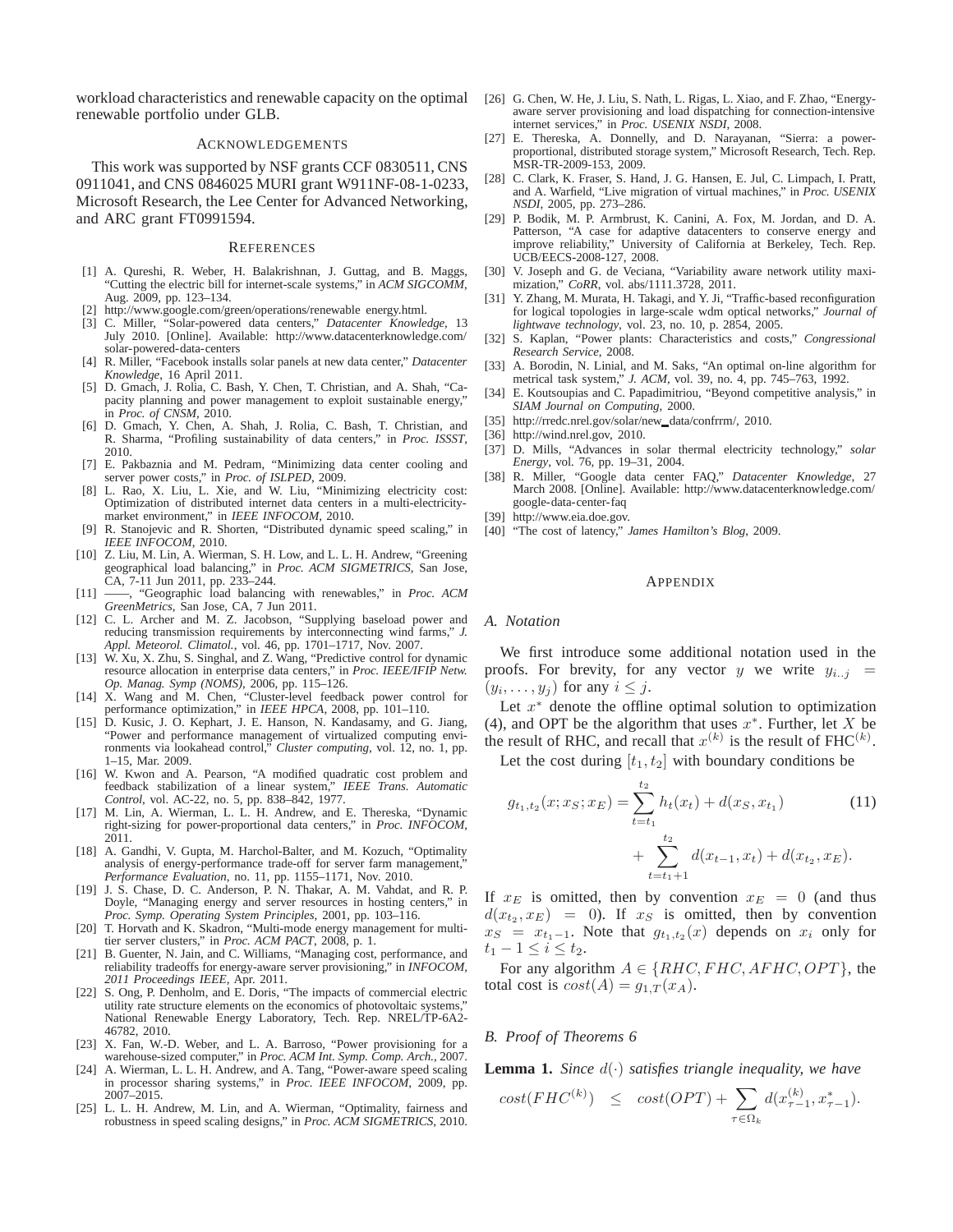*Proof:* For every  $k = 1, \ldots, w + 1$  and every  $\tau \in \Omega_k$ ,

$$
g_{\tau,\tau+w}(x^{(k)}) = \sum_{t=\tau}^{\tau+w} h_t(x_t^{(k)}) + \sum_{t=\tau}^{\tau+w} d(x_{t-1}^{(k)}, x_t^{(k)})
$$
  
\n
$$
\leq \sum_{t=\tau}^{\tau+w} h_t(x_t^*) + \sum_{t=\tau+1}^{\tau+w} d(x_{t-1}^*, x_t^*)
$$
  
\n
$$
+ d(x_{\tau-1}^{(k)}, x_{\tau-1}^*) + d(x_{\tau-1}^*, x_{\tau}^*)
$$
  
\n
$$
= g_{\tau,\tau+w}(x^*) + d(x_{\tau-1}^{(k)}, x_{\tau-1}^*).
$$
 (12)

Summing the above over  $\tau \in \Omega_k$ , establishes the lemma.

*Proof of Theorem 6:* Substituting  $d(x, y) = \beta \cdot (y - x)^+$ into Lemma 1, by the convexity of  $h_t$  (and thus  $g_{1,T}$ ),

$$
\frac{\cos t(AFHC)}{\cos t(OPT)} \le \frac{1}{w+1} \sum_{k=1}^{w+1} \frac{g_{1,T}(x^{(k)})}{\cos t(OPT)}
$$
  
\n
$$
\le 1 + \frac{\beta \cdot \sum_{t=1}^{T} x_{t-1}^{*}}{(w+1)\cos t(OPT)} \le 1 + \frac{\beta \cdot \sum_{t=1}^{T} x_{t-1}^{*}}{(w+1)\sum_{t=1}^{T} h_{t}(x_{t}^{*})}
$$
  
\n
$$
\le 1 + \frac{\beta \cdot \sum_{t=1}^{T} x_{t-1}^{*}}{(w+1)e_{0} \cdot \sum_{t=1}^{T} x_{t}^{*}} \le 1 + \max_{s} \frac{\beta_{s}}{(w+1)e_{0,s}}
$$

where the second step uses Lemma 1, and the last step uses the facts that  $\beta_i/e_{0,i} \leq \max_s \beta_s/e_{0,s}$ , and  $0 \leq \sum_{t=1}^T \hat{x}_{t-1}^* \leq$  $\sum_{t=1}^{T} x_t^*$  elementwise as  $x_0^* = 0$ . г

# *C. Proofs of Theorems 1 and 4*

The following lemma says that the optimal solution on  $[i, j]$ is non-decreasing in the initial condition  $x_{i-1}$  and the final condition  $x_{j+1}$ .

**Lemma 2.** *Let*  $S = 1$ *. Given constants*  $x_{i-1}, x_{j+1} \in$ R, let  $x^{ij}$  =  $(x_i^{ij}, \ldots, x_j^{ij})$  be a vector minimizing  $g_{i,j}(x; x_{i-1}; x_{j+1})$ *. Then for any*  $\hat{x}_{i-1} \geq x_{i-1}$  *and*  $\hat{x}_{j+1} \geq$  $x_{j+1}$ , there exists a vector  $\hat{x}^{ij} = (\hat{x}_i^{ij}, \dots, \hat{x}_j^{ij})$  minimizing  $g_{i,j}(x; \hat{x}_{i-1}; \hat{x}_{j+1})$  such that  $\hat{x}^{ij} \geq x^{ij}$ .

*Proof:* Since  $x^{ij}$  and  $\hat{x}^{ij}$  minimize their respective objectives, we have  $g_{i,j}(x^{ij}; x_{i-1}; x_{j+1}) \le g_{i,j}(\hat{x}^{ij}; x_{i-1}; x_{j+1})$ and  $g_{i,j}(\hat{x}^{ij}; \hat{x}_{i-1}; \hat{x}_{j+1}) \leq g_{i,j}(x^{ij}; \hat{x}_{i-1}; \hat{x}_{j+1})$ . If there is an  $x^{ij}$  such that the latter holds with equality, then we can choose  $\hat{x}_i^{ij} = x_i^{ij}$  and consider the problem with  $g_{i+1,j}$  recursively. Otherwise, i.e., the latter is a strict inequality, summing the two inequalities and canceling terms gives

$$
(x_i^{ij} - x_{i-1})^+ + (\hat{x}_i^{ij} - \hat{x}_{i-1})^+ + (\hat{x}_{j+1} - \hat{x}_j^{ij})^+ + (x_{j+1} - x_j^{ij})^+
$$
  

$$
< (\hat{x}_i^{ij} - x_{i-1})^+ + (x_i^{ij} - \hat{x}_{i-1})^+ + (\hat{x}_{j+1} - x_j^{ij})^+ + (x_{j+1} - \hat{x}_j^{ij})^+.
$$

Since  $\hat{x}_{i-1} \geq x_{i-1}$  and  $\hat{x}_{j+1} \geq x_{j+1}$ , it follows that either  $x_i^{ij} < \hat{x}_i^{ij}$  or  $x_j^{ij} < \hat{x}_j^{ij}$ , by the submodularity of  $\phi(x, y) = (x - y)^{+}$ . In either case, we can continue recursively, considering  $g_{i+1,j}$  in the former case or  $g_{i,j-1}$  in the latter.

Finally we have 
$$
\hat{x}^{ij} \geq x^{ij}
$$
.

The next technical lemma says that RHC has larger solutions than related algorithms that look less far ahead.

**Lemma 3.** *Consider a system in the homogeneous setting*  $(S = 1)$ *, and constants t,*  $X_{t-1} \geq \tilde{x}_{t-1} \geq 0$ *, and*  $k \in$  $[t, t + w]$ *. Let*  $\tilde{x} = (\tilde{x}_t, \ldots, \tilde{x}_k)$  *minimize*  $g_{t,k}(x; \tilde{x}_{t-1})$ *, and let*  $X = x_{RHC}$ *. Then*  $\tilde{x} \leq X_{t..k}$ *.* 

*Proof:* The proof is by induction. By hypothesis,  $\tilde{x}_{t-1}$  ≤  $X_{t-1}$ . We need to prove that if  $\tilde{x}_{\tau-1} \leq X_{\tau-1}$ , then  $\tilde{x}_{\tau} \leq X_{\tau}$ .

Notice that  $\tilde{x}_{\tau}$  is the first entry of a vector minimizing  $g_{\tau,k}(x; x_{\tau-1})$ . Similarly  $X_{\tau}$  is the first entry of a vector minimizing  $g_{\tau;\tau+w}(x, X_{\tau-1})$ . If  $k = \tau+w$ , we have  $\tilde{x}_{\tau} \leq X_{\tau}$ by Lemma 2 and the tie-break rule of RHC. Otherwise, i.e.,  $k < \tau + w$ , we know that  $X_{\tau}$  is the first entry of a vector minimizing  $g_{\tau,k}(x; X_{\tau-1}; x'_{k+1})$  with  $x'_{k+1} \geq 0$ . By Lemma 2 and the RHC tie-break we again have  $\tilde{x}_{\tau} \leq X_{\tau}$ .

Next comes the first main lemma used to prove Theorem 4.

**Lemma 4.** In the homogeneous setting  $(S = 1)$ , each version k *of FHC allocates fewer servers than RHC:*

$$
x_{FHC}^{(k)} \le x_{RHC}.\tag{13}
$$

*Hence*  $x_{AFHC} \leq x_{RHC}$ .

*Proof:* Let  $X = x_{RHC}$  be the result of RHC, and  $x =$  $x_{FHC}^{(k)}$ . The proof is by induction. By definition,  $x_0 = X_0 = 0$ . To see that  $x_{\tau-1} \leq X_{\tau-1}$  implies  $x_{\tau} \leq X_{\tau}$ , notice that  $x_{\tau}$  is the first entry of a vector minimizing  $g_{\tau,k}(x; x_{\tau-1})$  for some  $k \in [\tau, \tau + w]$ , with  $k + 1 \in \Omega_k$ . The implication follows by Lemma 3 and establishes (13). The proof for  $x_{AFHC}$  is immediate.

**Lemma 5.** *In the homogeneous setting*  $(S = 1)$ *, for any given vector*  $x \leq x_{RHC}$ *, we have*  $g_{1,T}(x_{RHC}) \leq g_{1,T}(x)$ *.* 

*Proof:* Denote  $X = x_{RHC}$ . It is sufficient to construct a sequence of vectors  $\xi^{\tau}$  such that:  $\xi^{1} = x$ ,  $\xi_{t}^{\tau} = X_{t}$  for  $t < \tau$ , and  $g_{1,T}(\xi^{\tau})$  is nonincreasing in  $\tau$ . The sequence can be constructed inductively with the additional invariant  $\xi^{\tau} \leq X$ as follows.

At stage  $\tau$ , we calculate  $\xi^{\tau+1}$ . Apply RHC to get  $X^{\tau}(X_{\tau-1}) = (\tilde{x}_{\tau}, \dots, \tilde{x}_{\tau+w})$ . Note that  $\tilde{\tilde{x}}_{\tau} = X_{\tau} \geq \xi_{\tau}^{\tau}$  since  $\xi^{\tau} \leq X$  by the inductive hypothesis. Moreover  $\tilde{x}_{\tau,\tau+w} \leq$  $X_{\tau..\tau+w}$  by Lemma 3.

+ and  $\tilde{x}_{\tau}$ ... $\tau+w \leq X_{\tau}$ ... $\tau+w$  as remarked above. If  $\tilde{x}_{\tau_1, \tau_2} \geq \xi_{\tau_1, \tau_2}^{\tau_1}$  elementwise, then replace elements  $\tau$ to  $\tau + w$  in  $\xi^{\tau}$  to get  $\xi^{\tau+1} = (\xi^{\tau}_{1..\tau-1}, \tilde{x}_{\tau..\tau+w}, \xi^{\tau}_{\tau+w+1..\tau}) \ge$  $\xi^{\tau}$ . Then  $g_{1,\tau+w}(\xi^{\tau+1}) \leq g_{1,\tau+w}(\xi^{\tau})$  by the optimality of  $\tilde{x}_{\tau,\tau+w}$ . Since  $\xi_{\tau+w}^{\tau} \leq \tilde{x}_{\tau+w}$  and  $d(x,y) = \beta(y (x)$ <sup>+</sup> is non-increasing in its first argument, we also have  $g_{\tau+w+1,T}(\xi^{\tau+1}) \leq g_{\tau+w+1,T}(\xi^{\tau})$ . Therefore,  $g_{1,T}(\xi^{\tau+1}) \leq$  $g_{1,T}(\xi^{\tau})$ . Finally, to see that  $\xi^{\tau+1} \leq X$ , note that  $\xi^{\tau} \leq X$ 

Otherwise, let  $k \in [\tau+1, \tau+w]$  be the minimum index that  $\tilde{x}_k < \xi_k^{\tau}$ . Let  $\xi^{\tau+1} = (\xi_{1..\tau-1}^{\tau}, \tilde{x}_{\tau..k-1}, \xi_{k..\tau}^{\tau}) \ge \xi^{\tau}$ . Note that  $k \geq \tau + 1$  since  $\tilde{x}_{\tau} = X_{\tau}$ ; this ensures  $\xi_t^{\tau} = X_t$  for  $t < \tau$ . Again,  $\xi^{\tau+1} \leq X$  as in the previous case. It remains to prove  $g_{1,T}(\xi^{\tau+1}) \leq g_{1,T}(\xi^{\tau}).$ 

Let  $u_A = \xi_{\tau..k-1}^{\tau}$ ,  $u_B = \xi_{k..\tau+w}^{\tau}$ ,  $\tilde{u}_A = \tilde{x}_{\tau..k-1}$  and  $\tilde{u}_B = \tilde{x}_{k..\tau+w}$ . Let vectors  $(u_A, u_B)$ ,  $(\tilde{u}_A, u_B)$ ,  $(u_A, \tilde{u}_B)$  and  $(\tilde{u}_A, \tilde{u}_B)$  be indexed by  $t \in \{\tau, \ldots, \tau + w\}$ . To see how replacing  $\xi_{\tau...k-1}^{\tau}$  by  $\tilde{x}_{\tau...k-1}$  affects the cost in [1, T], note

$$
g_{1,T}(\xi^{\tau+1}) - g_{1,T}(\xi^{\tau})
$$
  
=  $g_{\tau,\tau+w}((\tilde{u}_A, u_B)) - g_{\tau,\tau+w}((u_A, u_B)).$ 

Now since  $\tilde{x}_k < \xi_k^{\tau}$ ,  $\tilde{x}_{k-1} \ge \xi_{k-1}^{\tau}$  and  $\phi(x, y) = (x - y)^{+}$  is